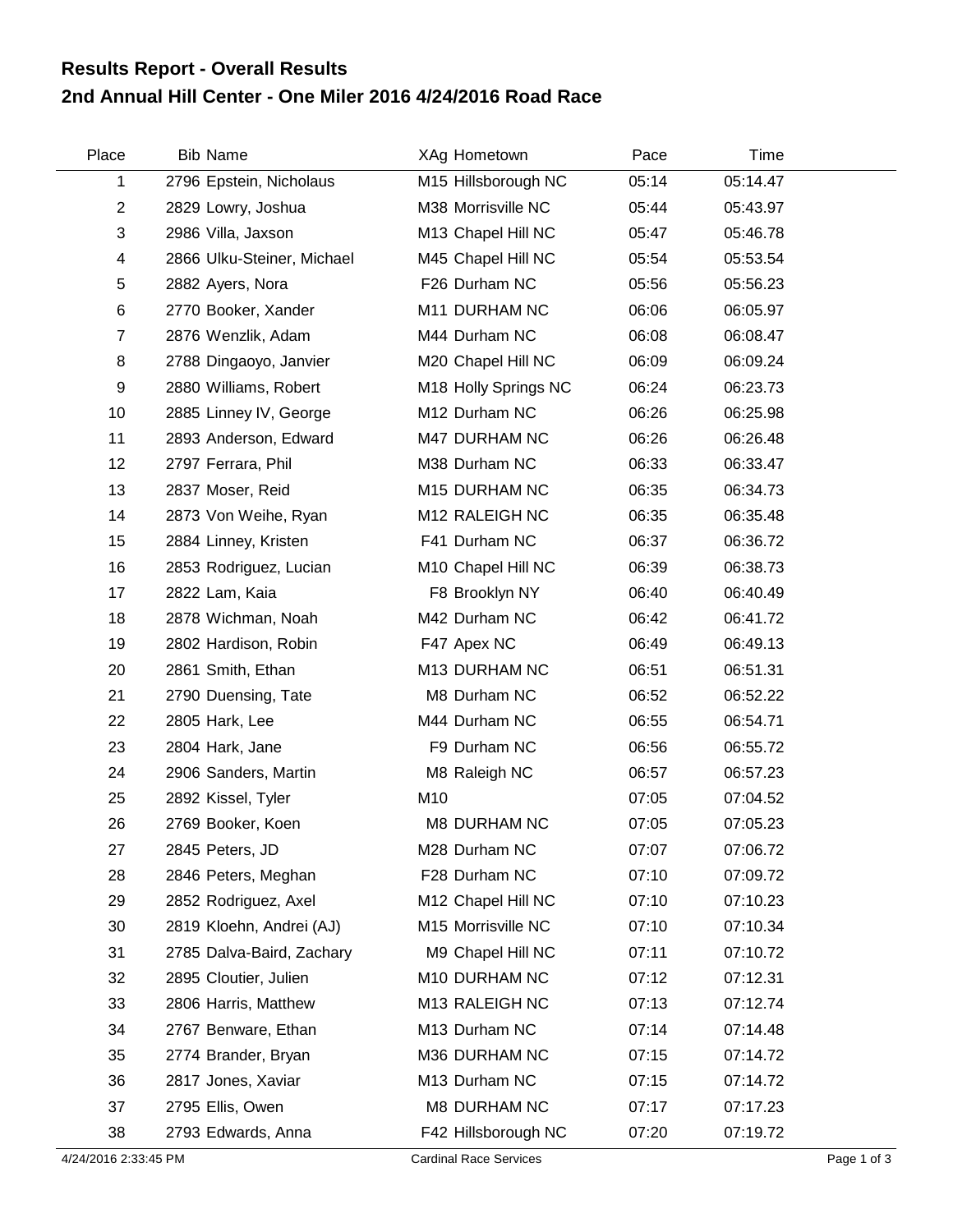| Place | <b>Bib Name</b>         | XAg Hometown            | Pace  | Time     |  |
|-------|-------------------------|-------------------------|-------|----------|--|
| 39    | 2828 LEWIS, MADISON     | F17 Chapel Hill NC      | 07:22 | 07:22.47 |  |
| 40    | 2883 Linney, George     | M40 Durham NC           | 07:24 | 07:24.22 |  |
| 41    | 2771 Bradshaw, Dan      | M45 Hillsborough NC     | 07:28 | 07:28.23 |  |
| 42    | 2872 Von Weihe, Owen    | M10 RALEIGH NC          | 07:33 | 07:32.99 |  |
| 43    | 2870 Von Weihe, Mark    | M45 RALEIGH NC          | 07:33 | 07:33.18 |  |
| 44    | 2803 Hardison, Winter   | F16 Apex NC             | 07:33 | 07:33.47 |  |
| 45    | 2889 Stark, Ellie       | F13 Mebane NC           | 07:34 | 07:34.23 |  |
| 46    | 2898 Woods, Rick        | M40 Chapel Hill NC      | 07:35 | 07:35.02 |  |
| 47    | 2897 Woods, Eli         | M8 Chapel Hill NC       | 07:35 | 07:35.48 |  |
| 48    | 2810 Hudspeth, Sarah    | F30 Durham NC           | 07:39 | 07:38.74 |  |
| 49    | 2830 MacDonald, Pia     | F47 Chapel Hill NC      | 07:42 | 07:41.99 |  |
| 50    | 2775 Brander, Danielle  | F35 DURHAM NC           | 07:42 | 07:42.22 |  |
| 51    | 2763 Andreoni, Michael  | M12 Durham NC           | 07:44 | 07:44.22 |  |
| 52    | 2760 Adler, Jack        | M9 Chapel Hill NC       | 07:46 | 07:46.23 |  |
| 53    | 2903 Makarushka, Emmett | M13 Durham NC           | 07:50 | 07:49.97 |  |
| 54    | 2773 Bradshaw, Ryan     | M11 Hillsborough NC     | 07:51 | 07:51.32 |  |
| 55    | 2761 Andreoni, Matthew  | M10 Durham NC           | 07:52 | 07:52.38 |  |
| 56    | 2877 Wenzlik, Jackie    | F10 Durham NC           | 07:53 | 07:53.47 |  |
| 57    | 2886 Linney, Kathryn    | F10 Durham NC           | 07:56 | 07:56.47 |  |
| 58    | 2784 Crigler, Andrei    | M10 Chapel Hill NC      | 07:57 | 07:56.72 |  |
| 59    | 2891 Kissel, Henry      | M <sub>10</sub> Cary NC | 08:01 | 08:00.72 |  |
| 60    | 2887 Linney, William    | M8 Durham NC            | 08:05 | 08:04.98 |  |
| 61    | 2780 Burns, Bryan       | M16 Durham NC           | 08:07 | 08:07.48 |  |
| 62    | 2798 Freedman, Logan    | F7 Durham NC            | 08:10 | 08:09.97 |  |
| 63    | 2814 Jones, Annabeth    | F13 DURHAM NC           | 08:16 | 08:16.22 |  |
| 64    | 2815 Jones, Rod         | M44 DURHAM NC           | 08:17 | 08:16.79 |  |
| 65    | 2841 Nelson, Wyatt      | M11 Cary NC             | 08:25 | 08:25.22 |  |
| 66    | 2856 Santana, Mason     | M13 Raleigh NC          | 08:34 | 08:34.23 |  |
| 67    | 2842 Norton, Angelica   | F17 Raleigh NC          | 08:39 | 08:39.23 |  |
| 68    | 2899 Woods, Jennifer    | F39 Chapel Hill NC      | 08:41 | 08:41.48 |  |
| 69    | 2900 Woods, Kathryne    | F9 Chapel Hill NC       | 08:42 | 08:41.51 |  |
| 70    | 2849 Robert, Ellie      | F12 Durham NC           | 08:48 | 08:47.99 |  |
| 71    | 2851 Robert, Scott      | M43 Durham NC           | 08:48 | 08:48.00 |  |
| 72    | 2821 Kruhm, Braxton     | M9 Durham NC            | 08:52 | 08:52.47 |  |
| 73    | 2888 Strain, Betsy      | F50 Durham NC           | 08:53 | 08:52.98 |  |
| 74    | 2840 Nelson, Terri      | F45 Cary NC             | 09:00 | 09:00.48 |  |
| 75    | 2766 Bailey, Katie      | F45 Durham NC           | 09:02 | 09:02.47 |  |
| 76    | 2902 Johnson, Joseph    | M51 Durham NC           | 09:03 | 09:02.98 |  |
| 77    | 2871 Von Weihe, Max     | M13 RALEIGH NC          | 09:06 | 09:05.80 |  |
| 78    | 2869 Von Weihe, Kim     | F45 RALEIGH NC          | 09:06 | 09:05.98 |  |
| 79    | 2843 Orvis, Claire      | F9 Raleigh NC           | 09:09 | 09:08.98 |  |